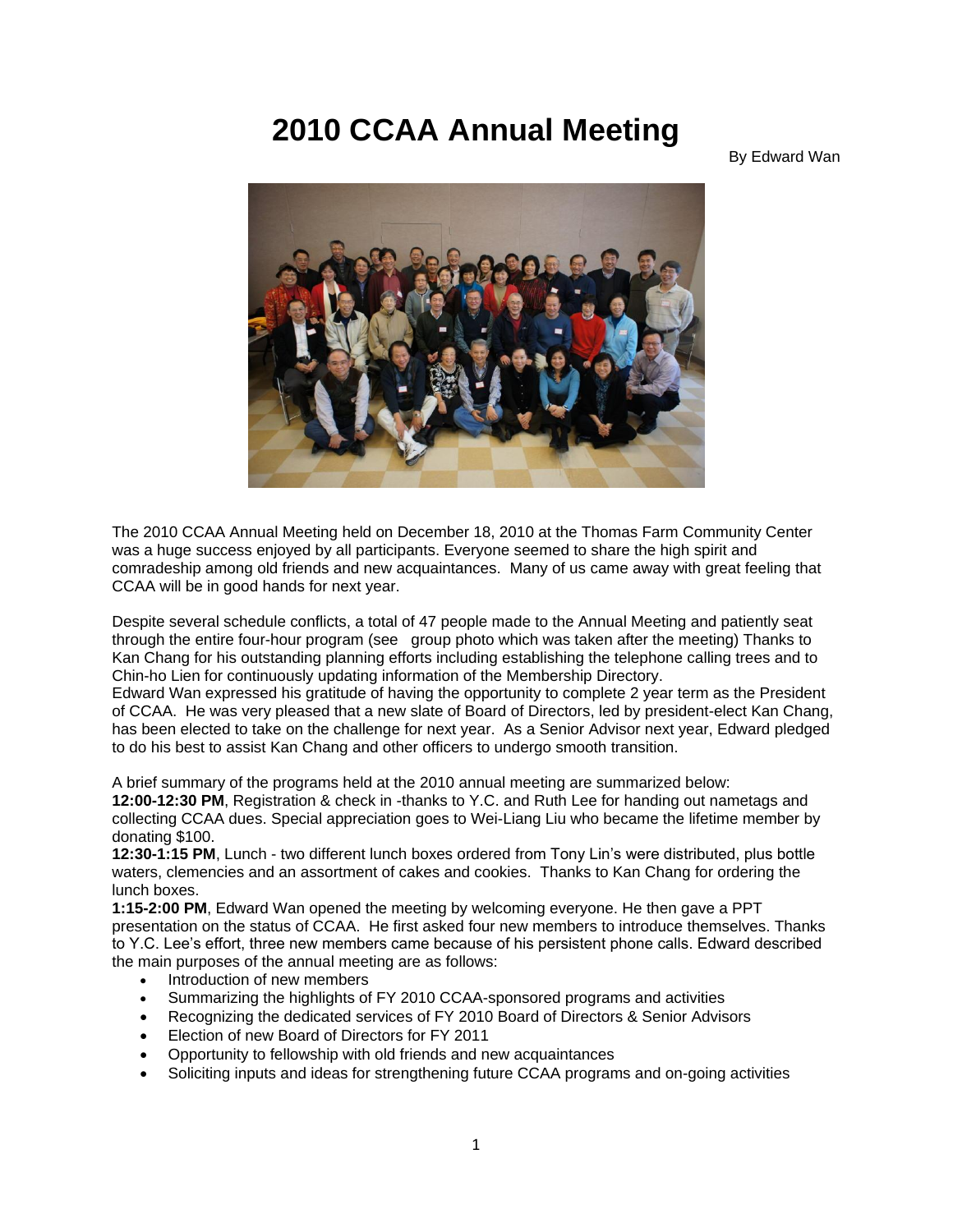He acknowledged that the success of CCAA programs would not have been possible without the dedication and team work of following Board of Directors and senior Advisors: Board of Directors – Edward Wan (President), Kan Chang (Vice President), Y C Lee (Treasurer), Joseph Huang (Secretary), Chin-ho Lien (Membership Director), Shen Yang (Program Director), Steve Liu (Webmaster).

Senior advisors - Bill Cheng, Paul Chang, and Tim Hsu.

Next, Edward summarized the highlights of 2010 CCAA Programs as follows:

- March 20 Three-school Spring Party Jointly with BEINU and Chun Shan.
- June 26 Four-school picnic jointly with BEINU, Chun Shan and NTU.
- April 11- Where are the Federal Jobs? A job seminar organized by Bill Cheng and Steve Liu
- April 18 Fitness Demonstration at Edward Wan's house by Jen Y Tsai.
- August 29 Bike/Hike tour at C&O Canal near White's Ferry organized by Steve Liu.
- October 16 Annual mix-double Tennis Tournament organized by Kan Chang.
- Monthly Ping/pong Tennis Games coordinated by Steve Liu & Robert W. Chen.
- Monthly Mahjong Games coordinated by Robert T Chen & Robert W. Chen.

Edward Wan noted the 2010 CCAA accomplishments as follows:

- Played significant planning roles to organize two successful multi-school events.
- Enhanced CCAA spirit & reputation.
- Created new CCAA website.
- Recruited many new members.
- Maintained fiscal soundness
- Updated Membership Directory.
- Adding activities such as bike/hike tour and Federal job seminar.
- Encouraged new board members to take on responsibility

At the end of Edward's presentation, Senior Advisor, Bill Cheng, presented Edward a gift to thank him for his leadership and excellent services to CCAA for the past two years.

**2:00 -2:055 PM**, Treasurer's report – Y.C. Lee reported that CCAA's financial condition has little change since last year. Overall, we maintained a balance sheet of over \$6,000. He reported that we incurred \$25 loss for sponsoring Spring Party but gained \$150 from picnic, plus another \$120 annual expenditure to host the new CCAA website.

**2:10-2:30 PM,** Board of Director Nomination and election – Edward Wan led the election on the proposed slate of 7 candidates for the 2011 Board of Directors. First, 6 existing members were nominated to serve 2<sup>nd</sup> Year Term (Kan Chang, Y C Lee, Joseph Huang, Chin-ho Lien, Shen Yang, and Steve Liu). In addition, a new Board member was nominated (Wei-Liang Liu). There were no additional floor nominations. The floor unanimously approved this slate of 7 candidates. Afterwards, the 7 nominated people presented at the meeting have voted among themselves to elect individuals for the following positions: President- Kan Chang, Vice President- Wei-Liang Liu, Treasurer – Y.C. Lee, Membership Director - Chin-Ho Lien, Secretary - Joseph Huang, Program Director - Shen Yang and Webmaster-Steve Liu.

**2: 30- 3:00 PM**, Special Presentation of New CCAA Website – Steve Liu described the design layout and special features of the new CCAA website. The website [\(www.CCAA-DC.org\)](http://www.ccaa-dc.org/) could have far reaching effect to connect and/or benefit CCAA members. In addition to summarize significant CCAA-sponsored programs, the website also features many past activities and achieved photos. The website incorporates several unique capabilities which allow our member to download and watch many classic Chinese songs and movies as well as to provide storage capacity for transfer files via FTP technology. He urged all of us to take full advantage of many features that the new website offers. The website also contains the updated CCAA membership Directory. The Membership Directory is protected via specific ID and password. Any questions related to the use of the new website, please contact Steve Liu @ (301) 260- 2828.

**3:00-3:30 PM**, Special Presentation of "how to enjoy retirement life" by Bill Cheng. Bill presented a wellthoughtful retirement seminar. He divided the retirement stages into: pre-retirement, retirement and post